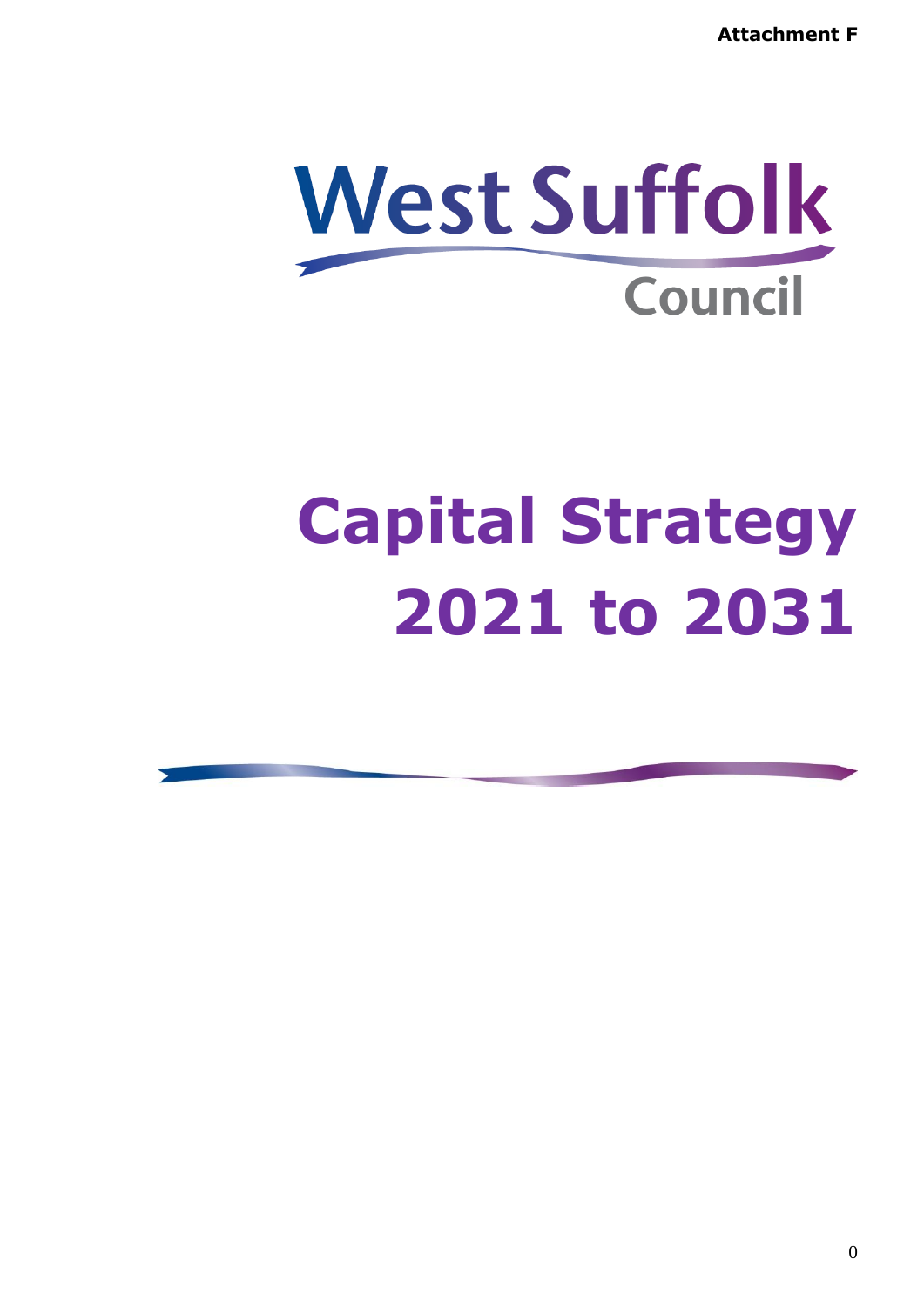## **Contents**

|                                                    | Page |
|----------------------------------------------------|------|
| <b>Introduction &amp; Purpose of this document</b> | 2    |
| <b>Capital Expenditure</b>                         | З    |
| <b>Debt, Borrowing and Treasury Management</b>     | 8    |
| <b>Commercial Activity</b>                         | 8    |
| <b>Knowledge &amp; Skills</b>                      | 10   |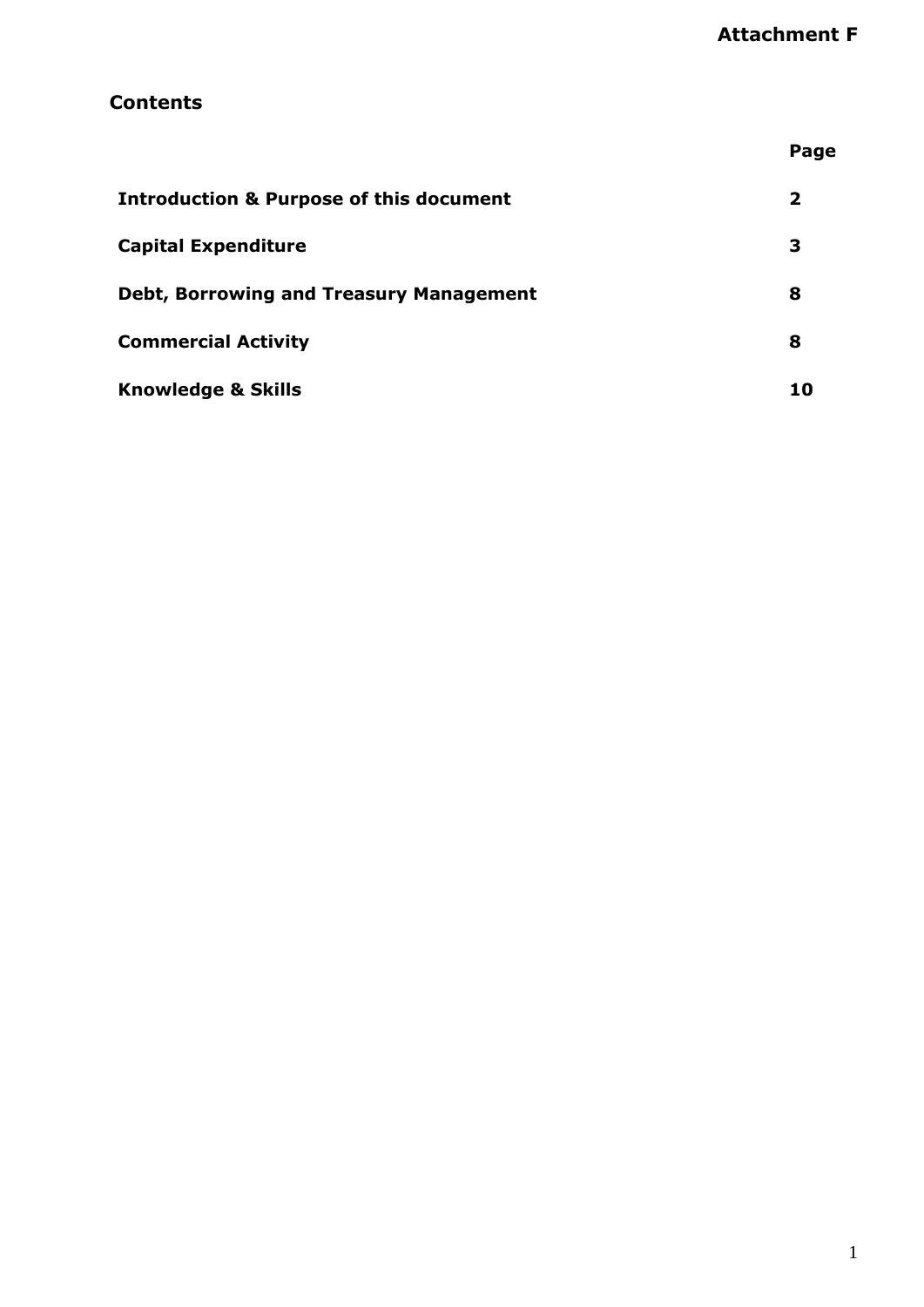# **Introduction and Purpose**

This Capital Strategy has been developed in line with the CIPFA Prudential Code for Capital Finance in Local Authorities 2017. This is a working document, which officers will keep under review, both as the government makes clear its intended outputs for such a strategy, and as good practice is worked through amongst local authorities during 2018 to 2019.

This Capital Strategy is intended to give a high-level overview of how capital expenditure and financing plans are decided upon and how they contribute to the delivery of the Council's Strategic Framework, Medium Term Financial Strategy and overall service delivery.

With our West Suffolk Strategic Priorities, statutory and discretionary responsibilities and increasingly complex demands on the Council's services, investment activity covers many areas over and above the normal treasury management of our cash balances and borrowing.

These investments will have a broad range of objectives ranging from "behaving commercially" investments intended to deliver a financial return, to support service delivery, alongside investments in our communities and places that have a primary objective of social change.

West Suffolk has a number of agreed strategies, frameworks, policies and guidance to support its capital and investment decisions. This strategy seeks to reference these from a single document.

Adherence to the principles of this Capital Strategy should ensure that capital expenditure and investment decisions are taken in line with the West Suffolk Strategic Framework and Medium Term Financial Strategy and take account of stewardship, value for money, prudence, sustainability and affordability. This Capital Strategy has been written in conjunction with the Council's Treasury Management Policy Statement and Investment Strategy 2018 to 2019.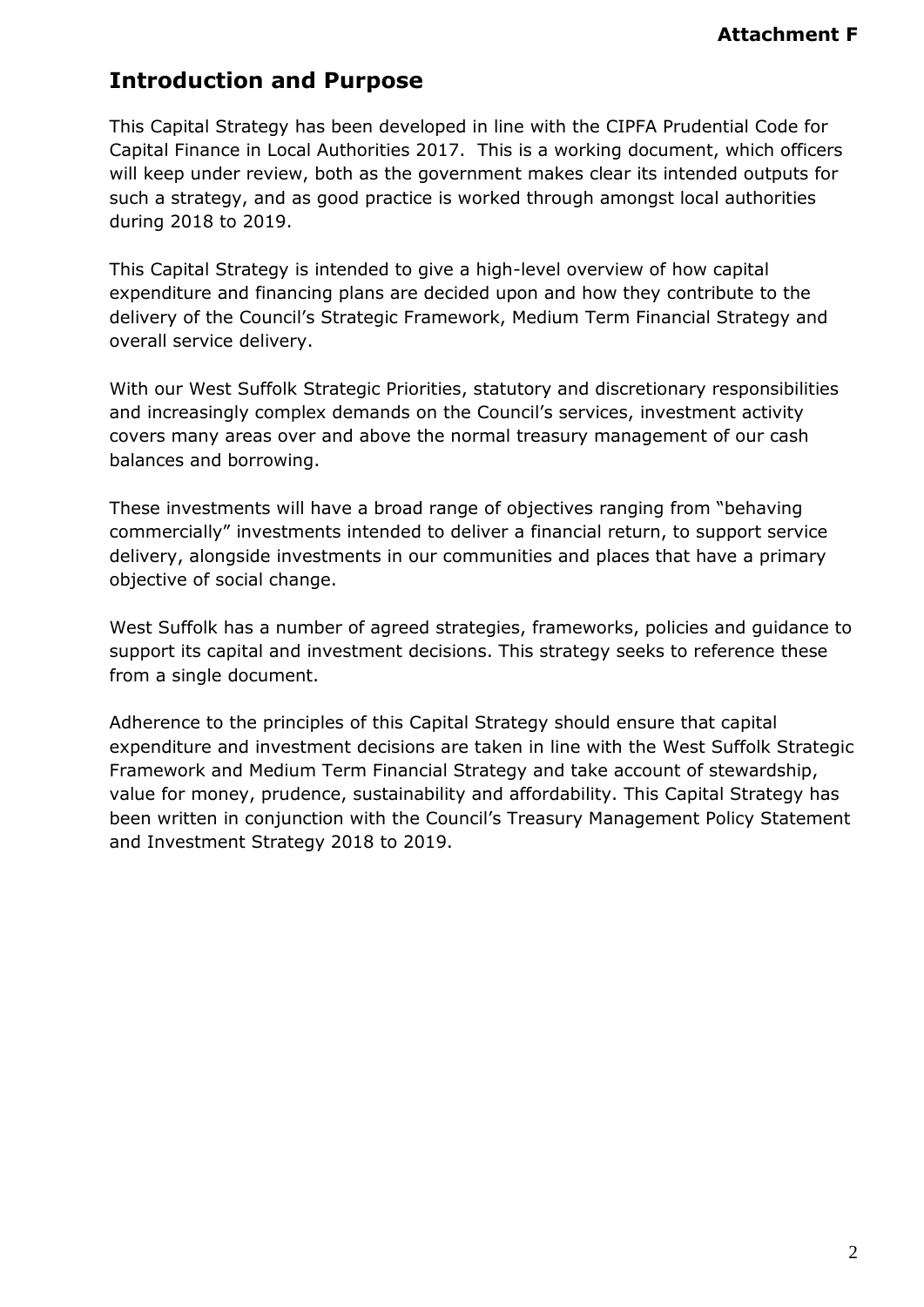# **Capital Expenditure**

### **Capital Programme**

As part of the annual budget setting process, the Council sets its capital programme for the next ten years. This process is done in conjunction with service areas and takes into account both service plans and the overall council strategic plan.

The detail of planned capital expenditure for West Suffolk Council over the next ten years is set out within the West Suffolk Medium Term Financial Strategy (Attachment D, Appendix 2). The below table gives details of planned capital expenditure over the next four years.

|                                                  | 2021 to 2022                       | 2022 to 2023                       | 2023 to 2024                       | 2024 to 2025                       | <b>Total</b>                             |
|--------------------------------------------------|------------------------------------|------------------------------------|------------------------------------|------------------------------------|------------------------------------------|
| <b>Project Description</b>                       | <b>Total</b><br><b>Budget</b><br>£ | <b>Total</b><br><b>Budget</b><br>£ | <b>Total</b><br><b>Budget</b><br>£ | <b>Total</b><br><b>Budget</b><br>£ | <b>Budget</b><br>(Over 4)<br>Years)<br>£ |
|                                                  |                                    |                                    |                                    |                                    |                                          |
| <b>Resources &amp; Performance</b>               |                                    |                                    |                                    |                                    |                                          |
| Western Way Development                          | 17,000,000                         | 44,000,000                         | 43,000,000                         | 6,900,000                          | 110,900,000                              |
| Western Way Development - Leisure<br>Centre      | 4,560,577                          | 11,803,846                         | 11,535,577                         | $\overline{0}$                     | 27,900,000                               |
| <b>Families &amp; Communities</b>                |                                    |                                    |                                    |                                    |                                          |
| <b>Housing Solutions</b>                         | 16,133                             | $\Omega$                           | 0                                  | 0l                                 | 16,133                                   |
| <b>Planning &amp; Regulatory</b>                 |                                    |                                    |                                    |                                    |                                          |
|                                                  |                                    |                                    |                                    |                                    |                                          |
| Private Sector Disabled Facilities Grants        | 1,181,251                          | 900,000                            | 900,000                            | 900,000                            | 3,881,251                                |
| Private Sector Renewal Grants                    | 100,000                            | 100,000                            | 100,000                            | 100,000                            | 400,000                                  |
| Community Energy Plan                            | 500,000                            | 500,000                            | 500,000                            | 500,000                            | 2,000,000                                |
| <b>Operations</b>                                |                                    |                                    |                                    |                                    |                                          |
| Athenaeum - South store building roof<br>renewal | 250,000                            | 0                                  | 0                                  | 0 I                                | 250,000                                  |
| Vehicle & Plant Purchases                        | 1,601,496                          | 1,188,098                          | 881,636                            | 535,371                            | 4,206,602                                |
| Leisure Asset Management Scheme                  | 300,000                            | 300,000                            | 300,000                            | 300,000                            | 1,200,000                                |
| Growth                                           |                                    |                                    |                                    |                                    |                                          |
| <b>Barley Homes</b>                              | 5,000,000                          | 2,950,000                          | 0                                  | $\mathbf 0$                        | 7,950,000                                |
| High Street Haverhill Improvements               | 693,000                            | $\Omega$                           | $\Omega$                           | 0                                  | 693,000                                  |
| Investing in our Growth Agenda                   | 11,271,789                         | $\Omega$                           | $\Omega$                           | $\Omega$                           | 11,271,789                               |
| Renovation of 17/18 Cornhill, Bury St<br>Edmunds | 4,520,000                          | 1,480,817                          | $\Omega$                           | $\Omega$                           | 6,000,817                                |
| <b>Capital Totals:</b>                           | 46,994,246                         | 63,222,761                         | 57,217,213                         | 9,235,371                          | 176,669,592                              |

The Council follows the proper accounting practices, as detailed in the Code of Practice on Local Council Accounting in the United Kingdom, supported by International Financial Reporting Standards (IFRS) when determining what expenditure should be treated a capital and what should be treated as revenue. Further details can be found in the accounting policies section of the Council's Statement of Accounts document.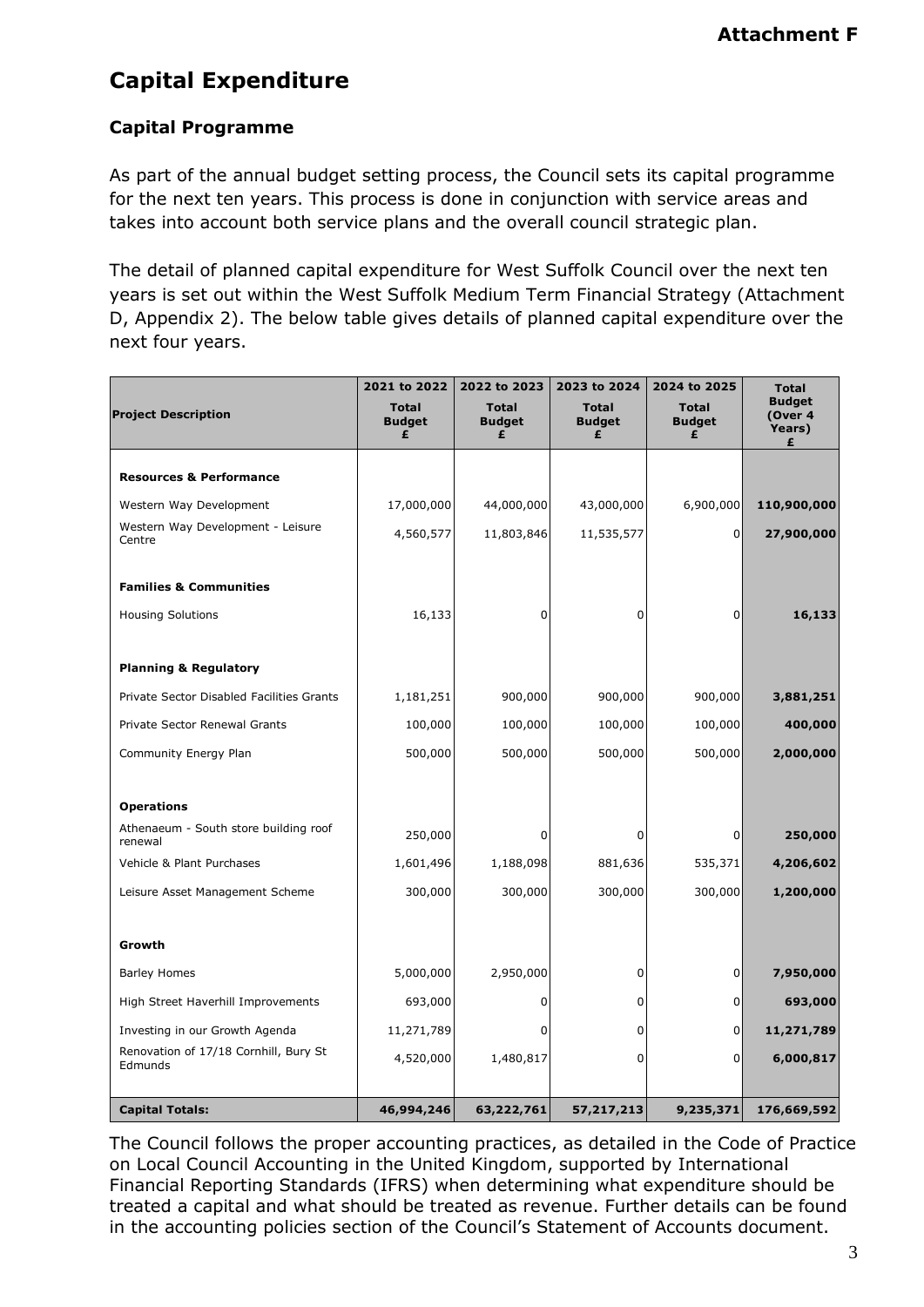#### **Financing of Capital Expenditure**

The total value of the capital programme over the next four years is approximately £176.67 million. The table below details how this expenditure will be funded, through a combination of grants and contributions, earmarked revenue reserves, useable capital receipts and external borrowing.

|                                     | 2021 to<br>2022<br>millions | 2022 to<br>2023<br>millions | 2023 to<br>2024<br>millions | 2024 to<br>2025<br>millions | <b>Total</b><br>millions |
|-------------------------------------|-----------------------------|-----------------------------|-----------------------------|-----------------------------|--------------------------|
| <b>Gross capital</b><br>expenditure | £46.99                      | £63.22                      | £57.22                      | £9.24                       | £176.67                  |
| <b>Funded by:</b>                   |                             |                             |                             |                             |                          |
| Grants and<br>contributions         | £3.97                       | £1.00                       | £1.00                       | £1.00                       | £8.57                    |
| Earmarked<br>revenue reserves       | £2.31                       | £1.49                       | £1.18                       | £0.84                       | £5.82                    |
| Capital receipts<br>reserve         | £2.03                       | £1.48                       | £0.00                       | £0.00                       | £3.51                    |
| External<br>borrowing               | £38.68                      | £59.25                      | £55.04                      | £7.40                       | £158.77                  |
| <b>Total</b>                        | £46.99                      | £63.22                      | £57.22                      | £9.24                       | £176.67                  |

Subject to the year-end outturn position, any carry forwards from the 2020 to 2021 budget will be added to the 2021 to 2022 capital programme budget at the year end.

## **Capital Receipts**

Part of the funding arrangements for the capital programme is the use of useable capital receipts. Capital receipts can only be replenished through the disposal of surplus assets and repayment of capital loans. The table below is a summary estimate of the likely level of capital receipts over the next four years.

|                                                                                     | 2021 to<br>2022<br>millions | 2022 to<br>2023<br>millions | 2023 to<br>2024<br>millions | 2024 to<br>2025<br>millions |
|-------------------------------------------------------------------------------------|-----------------------------|-----------------------------|-----------------------------|-----------------------------|
| Council share of right to buy<br>receipts                                           | £1.25                       | £1.25                       | £1.25                       | £1.25                       |
| Barley Home loan repayments<br>to be made available through<br>agreed loan facility | £4.50                       | £2.40                       | £0.00                       | £0.00                       |
| Other asset disposals                                                               | £0.10                       | £3.98                       | £0.00                       | £0.00                       |
| <b>Total</b>                                                                        | £5.85                       | £7.63                       | £1.25                       | £1.25                       |

In the short to medium term, the council's useable capital receipts reserves move from £3.45 million to £13.48 million. Note that the Barley Homes repayments are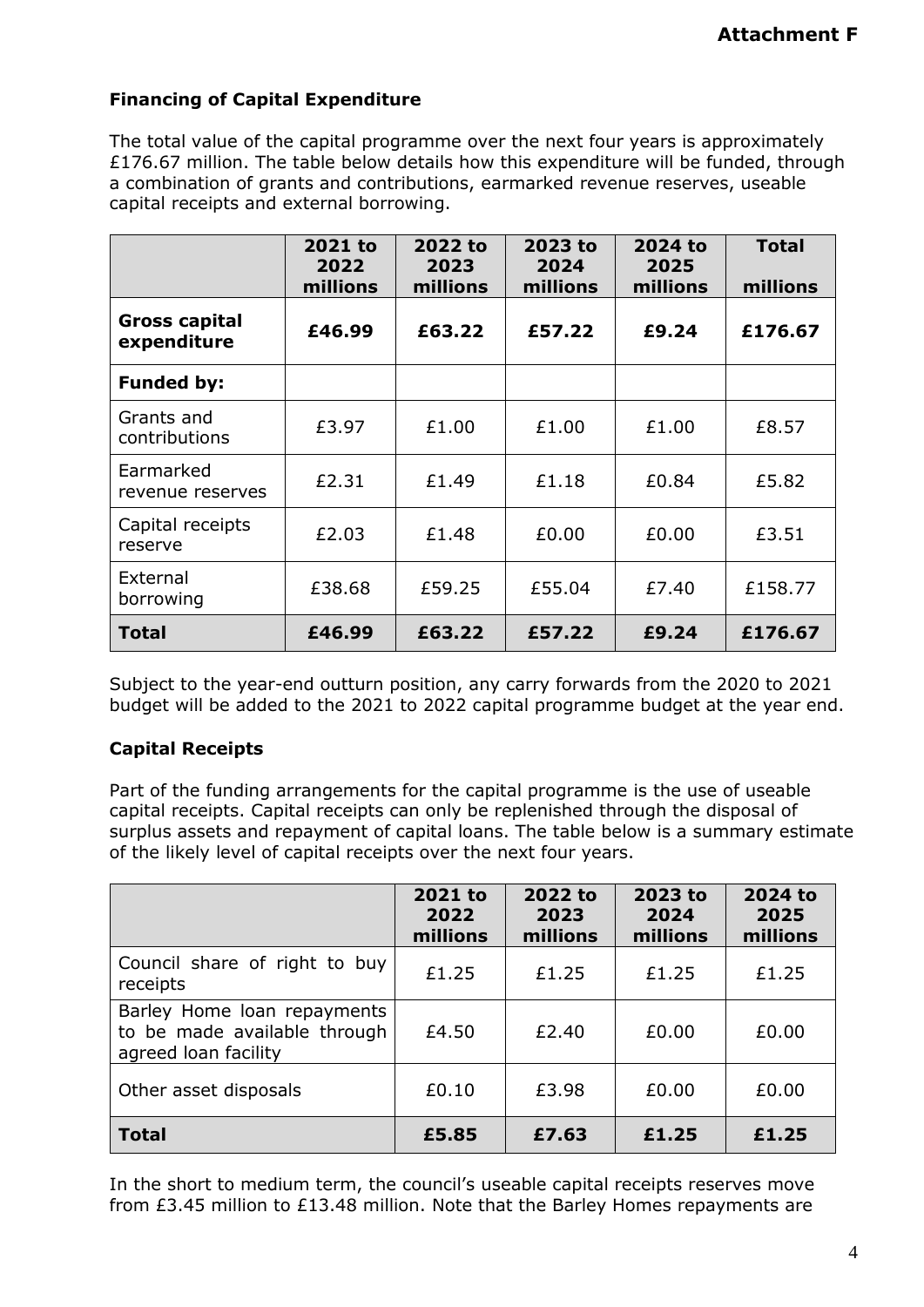likely to be reinvested in the delivery of further housing sites as subsequent business plans are agreed.

### **The Prudential Code**

This Capital Strategy draws together the framework for capital investment decisions. The strategy for funding this investment portfolio is underpinned by the Prudential Code for Local Authority Investment, which was introduced by the Local Government Act 2003.

The Prudential Code has the following key objectives:

- That capital investment plans are affordable, prudent and sustainable;
- That treasury management decisions are taken in accordance with good professional practice; and
- That local strategic planning, asset management and proper option appraisal are supported.

To demonstrate that these objectives have been fulfilled, the Prudential Code details the indicators that must be set and monitored. These are designed to support and record local decision-making, and not to be comparative performance indicators. The Prudential Indicators are approved annually as part of the budget setting process by Council (Attachment D, Appendix 4).

#### **Capital Expenditure Governance For Projects**

Projects that are identified, that will support our Strategic Priorities and Medium Term Financial Strategy, are assessed against our approved Investment Framework and are required to go through an approval process prior to accessing any capital funding. This approval is subject to the Council's democratic decision making process. However, each proposal is required to go through a rigorous process of evaluation and scrutiny prior to reaching a formal council report.

The project evaluation, assessment framework and business case development stages will focus on the following areas for each proposal:

- strategic fit;
- deliverability within existing resource commitments;
- risk profile;
- added value; and
- financial return.

An opportunity will be rejected at any stage if it is not appraised by members as an appropriate investment decision. For example, it doesn't have a sufficient strategic fit or bears an imbalance between investment, risk and returns.

As projects are developed, they require production of:

- Project Initiation Document;
- Stakeholder engagement analysis;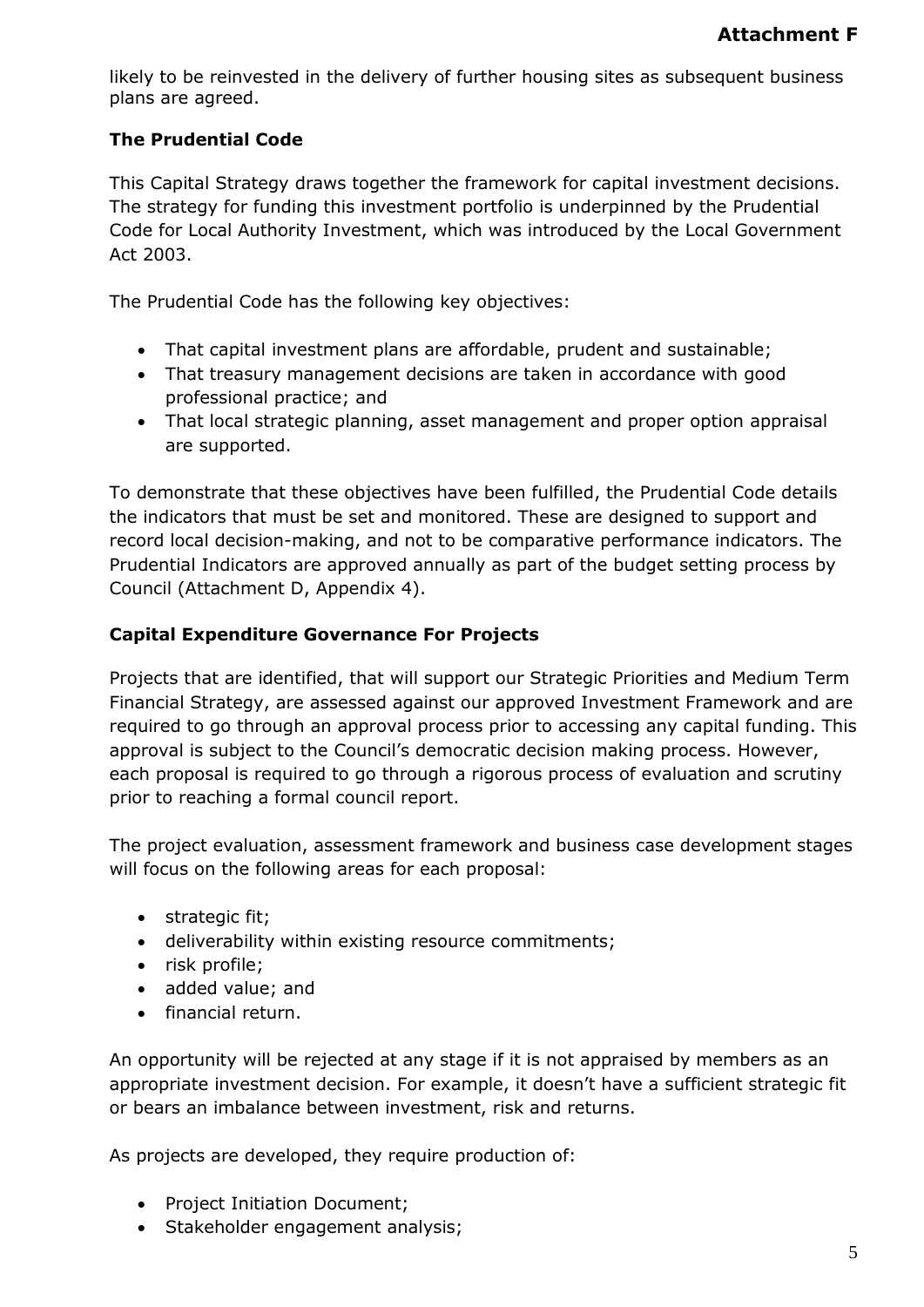- Risk log;
- Issues log;
- Lessons learned log; and
- Detailed project plan including delivery and decision timetable and resource requirements.

During implementation, project plans, risk registers and financial schedules are reviewed monthly, and a Project Status Report (PSR) is submitted to the Programme Office Support Team each month. Any significant variance from any component of the plan is elevated for Leadership Team review.

The overall capital programme is monitored monthly by the Leadership Team and reported to the Performance and Audit Scrutiny Committee on a quarterly basis, highlighting forecast variances to plan in terms of investment.

### **Affordability**

Affordability is critical in applying the Capital Strategy and assisting the decision making process when considering projects for inclusion into the Capital Programme.

All projects need to have a clear funding source with commitment for the entirety of the projects. Funding can come from:

- Capital receipts;
- Borrowing;
- Revenue Reserves;
- External Grants; or
- S106 funding.

Where external borrowing is to be used, the affordability is of greater importance as the interest costs and capital repayment of that borrowing need to be considered and included in the evaluation.

The current and projected affordability position of West Suffolk Council is shown below.

|                                                                       | <b>Forecast</b><br>31 March<br>2021<br>millions | <b>Budget</b><br>31 March<br>2022<br>millions | <b>Budget</b><br>31 March<br>2023<br>millions | <b>Budget</b><br>31 March<br>2024<br>millions |
|-----------------------------------------------------------------------|-------------------------------------------------|-----------------------------------------------|-----------------------------------------------|-----------------------------------------------|
| Annual Interest<br>payable                                            | £0.17                                           | £2.33                                         | £2.32                                         | £2.31                                         |
| Annual<br>repayment cost<br>(MRP)                                     | £0.68                                           | £1.16                                         | £1.17                                         | £1.18                                         |
| Annual Interest<br>payable as % of<br>gross revenue<br>income budget  | 0.36%                                           | 5.52%                                         | 5.50%                                         | 5.45%                                         |
| Annual<br>repayment cost<br>as % of gross<br>revenue income<br>budget | 1.44%                                           | 2.75%                                         | 2.79%                                         | 2.80%                                         |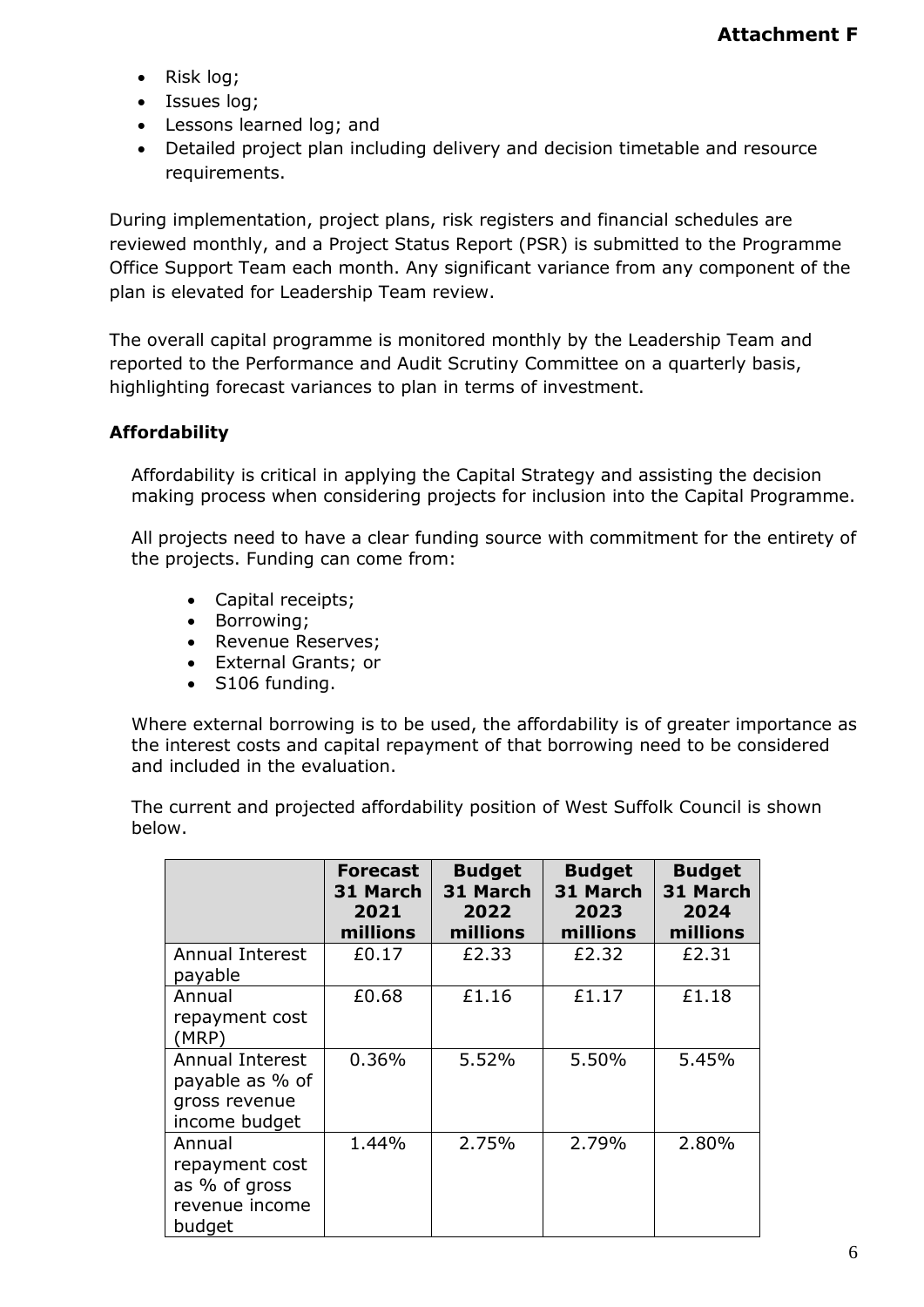## **Proportionality**

The concept of proportionality, alongside that of affordability, is a key consideration when considering funding projects through borrowing.

The costs and risks associated with that borrowing should be looked at as part of the whole financial position of the council. Awareness of the scale and relationship with the asset base and revenue delivery is essential to informed decision making.

This relationship and trend between borrowing, asset base and yield from the investments that the council has made will be monitored on a regular basis and referred to when any new projects that require borrowing are proposed. This will provide key insight on the proportionality and affordability of each new project within the context of the whole portfolio and financial position of the council.

## **Risk Management**

Our approach to risk, as set out in our approved risk management framework, is based on context, proportionality, judgement and evidence-based decision making that considers each capital investment project on a case by case basis and is documented at all stages, following the core principles below:

- a positive approach;
- contextual decision making;
- informed risk-taking;
- proportionality;
- decision risk vs delivery risk;
- documented decision; and
- continuous improvement.

#### **Statement of Accounts**

The capital expenditure carried out in the year is reflected in the Balance Sheet of the Statement of Accounts ensuring stewardship of assets is demonstrated.

The accurate monitoring and recording of capital expenditure ensures that this document is free from material error. The Statement of Accounts is externally audited at the end of each financial year to certify that it presents a true and fair view of the financial position of the Council.

#### **Procurement Strategy**

The manner in which capital monies are spent is determined by the Procurement Strategy which, along with the Contract Procedure Rules and Financial Regulations, set the framework for the supply of goods and services to the Council, and how these goods and services should best be obtained to secure value for money.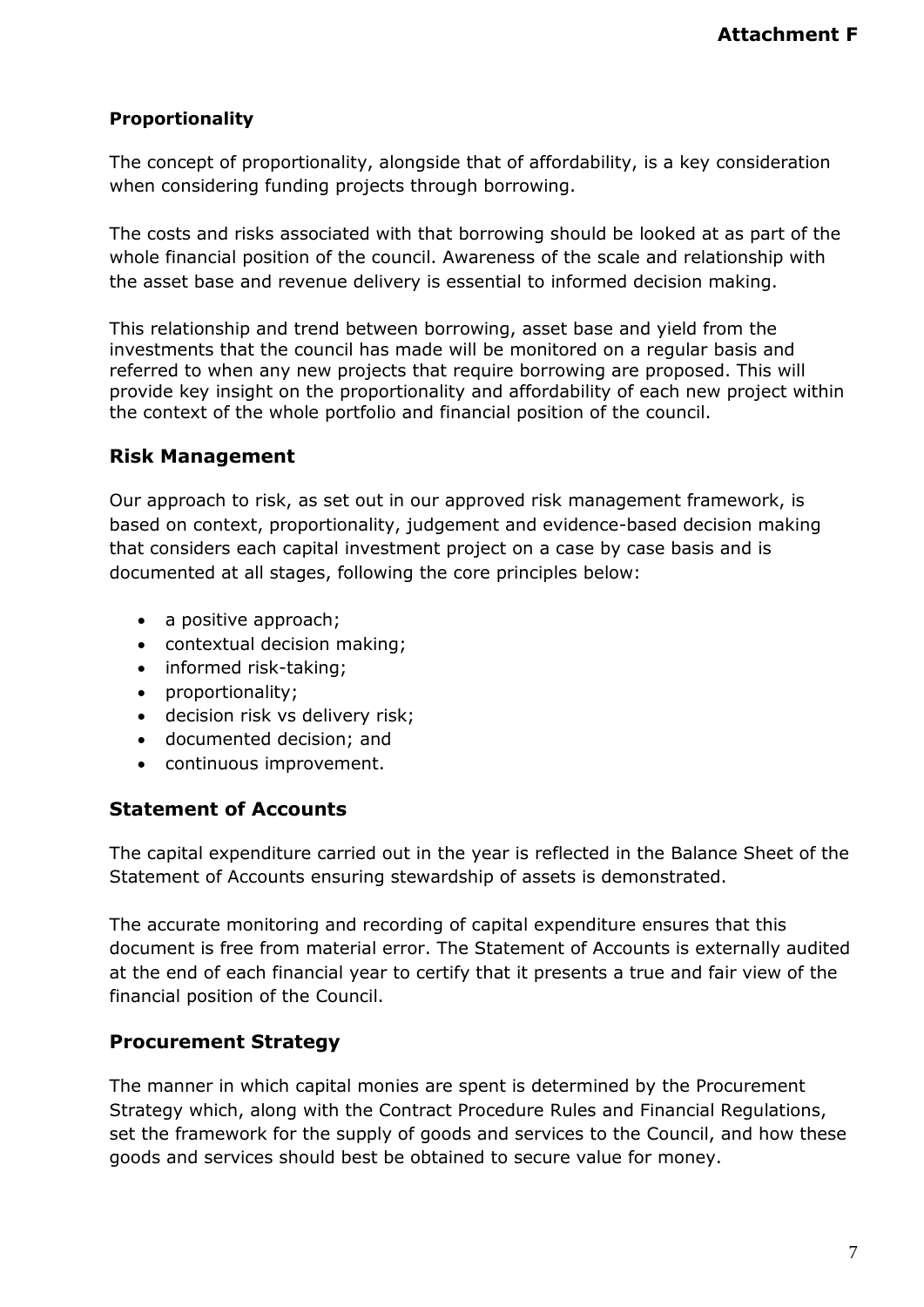# **Debt, Borrowing and Treasury Management**

For the purposes of this document, "Treasury Management Activities" are defined as:-

"The management of the Local Authority's investments and cash flows, its banking, money market and capital market transactions; the effective control of the risks associated with those activities; and the pursuit of the optimum performance consistent with those risks."

The West Suffolk approved Annual Treasury Management and Investment Strategy links to the Capital Strategy and programme in determining the Council's approach to borrowing and investment, including borrowing to fund capital expenditure. The Treasury Management Strategy is closely related to the Prudential Code and Prudential Indicators discussed above.

The Council has an integrated Treasury Management Strategy, and has adopted the CIPFA Code of Practice for Treasury Management in Public Services. The Treasury Management Strategy deals with borrowing and investment arising as a consequence of all the financial transactions of the authority, not exclusively those arising from capital spending.

The Treasury Management Code of Practice lays out the Treasury Management Practices (TMPs) that have been adopted by the Council and the indicators that will be used to ensure that the correct approach is taken to:

- Risk management;
- Performance measurement;
- Decision making and analysis;
- Approved instruments, methods and techniques;
- Organisation, clarity and segregation of responsibilities and dealing arrangements;
- Reporting requirements and management information arrangements;
- Budgeting, accounting and audit arrangements;
- Cash and cash flow management;
- Money laundering;
- Training and qualifications;
- Use of external service providers; and
- Corporate governance.

The detail behind each of these can be found within the Council's approved Treasury Management Code of Practice.

# **Commercial Activity**

The Council does not tend to embark on capital projects / investments where the outcome is purely to generate a financial return. Project outcomes are always assessed with an eye to the social and economic outcomes, as well as the financial returns that could be generated.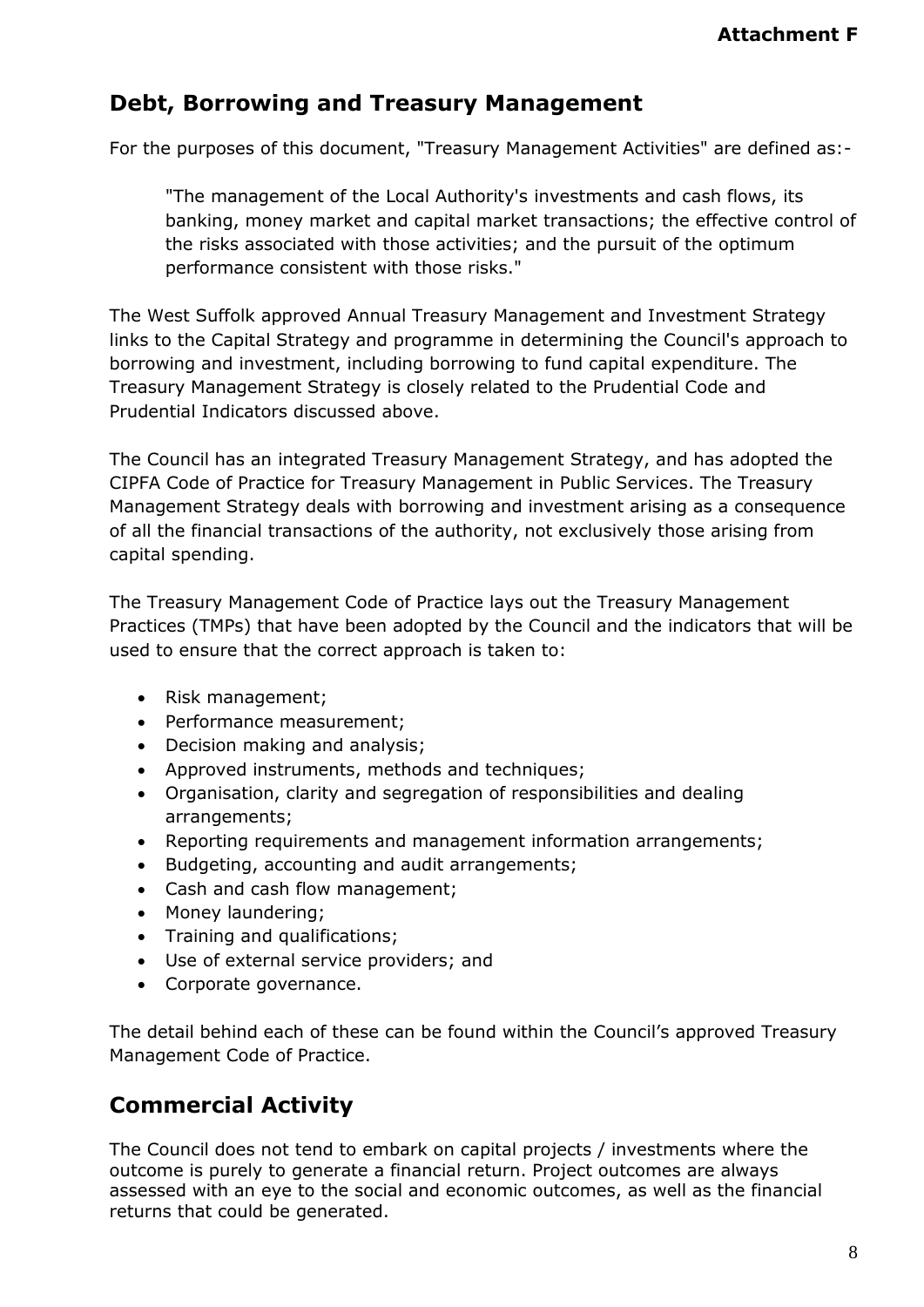This is even more in focus with the recent changed to the PWLB lending criteria, which will mean that access to the PWLB will be restricted if authorities undertake debt for yield investments i.e. investments which are purely for financial returns.

The Council has developed strategies which detail how it will go about investing in both our communities (through the Investing in our Growth Agenda) and our own property estate (through the Asset Management Strategy and Plan). More information on these strategies is detailed below.

#### **Growth Investment Strategy**

This strategy covers investments in projects that support our Strategic Framework priorities and objectives, particularly around our growth priority and fall outside of standard treasury management activities.

This strategy has been devised in order to meet the following aims:

- Ambitious vision for the towns and rural communities of West Suffolk, set out in the Strategic Framework 2020-2024;
- Delivery on capital and revenue investment to deliver our Growth Agenda;
- All our activities and duties are investments in our communities and our places, seeking to create positive returns from all we do;
- Behaving more commercially seeking financial returns to invest in our communities; and
- Seeking blended returns across social, economic and financial investments.



#### **Investment Strategy**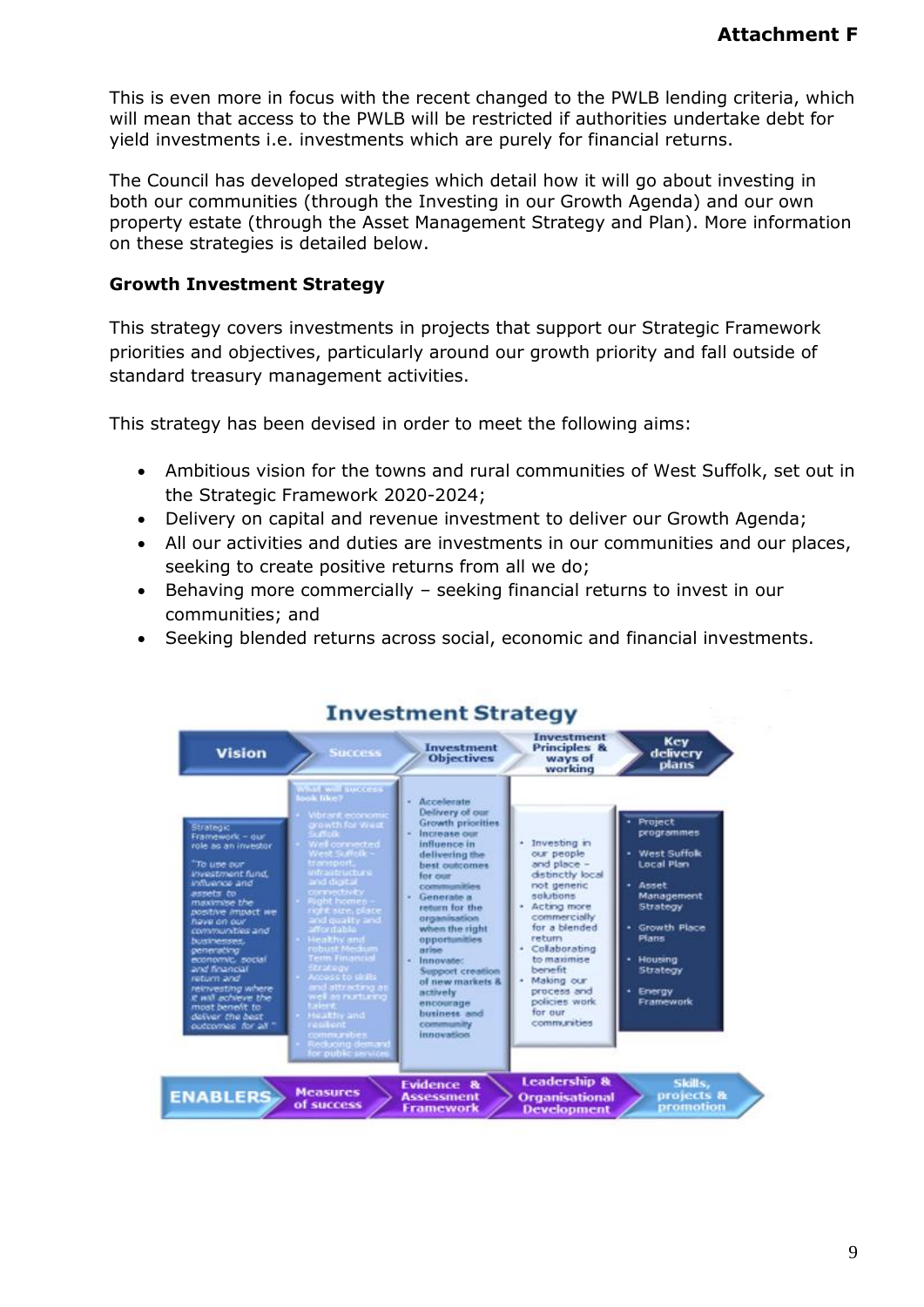#### **Asset Management**

The Capital Strategy is supported by the Council's Corporate Asset Management Strategy and Plan (AMSaP) which was approved by Council in December 2019.

The West Suffolk Asset Management Strategy and Plan supports our behaving more commercially approach and provides the framework to both enable the Council to maximise the value of its existing assets. Plus through potential future acquisitions ensure we continue to achieve the management of an overall balanced (risk/return) asset portfolio whilst generating a blended return of economic development outcomes and additional revenue income streams to support the delivery of council services. The AMSaP therefore sets out a clear strategic and planned approach to how we acquire, manage, dispose, develop and maximise the potential of the Council's portfolio of land and property assets and interests.

The AMSaP does not sit on its own, but with a clear strategic and contextual link with other policies and documents across the Council. The following diagram demonstrates how these link together:



# **Knowledge and Skills**

The Council's utilises a matrix approach to management of capital projects. We are able to utilise the skills and knowledge from across the organisation including our in house legal, estates and surveying teams. We are also able to source internal and